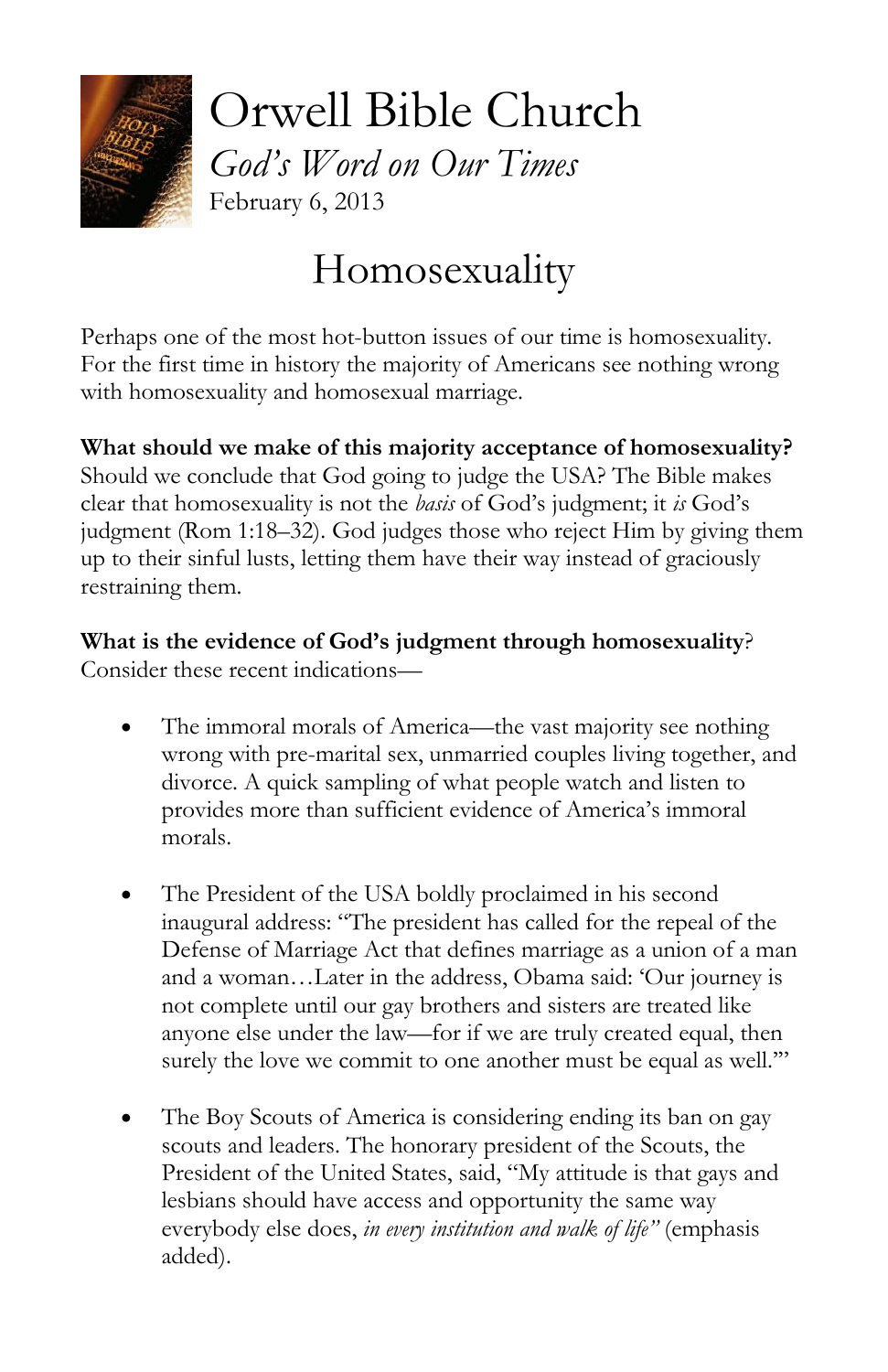- Fast changing laws about marriage—there are now nine states that legally recognize same-sex marriage: Connecticut, Iowa, Maine, Maryland, Massachusetts, New Hampshire, New York, Vermont, and Washington—as well as the District of Columbia and two Native American tribes. As mentioned above, President Obama wants the Defense of Marriage Act to be repealed so that the federal government would recognize same-sex marriages.
- There are many alleged Christian groups accepting homosexuality. The United Methodist Church does not view homosexuality as sin, allowing homosexuals to be members and lay leaders. A number of American Baptist Churches conduct gay weddings and make a conscious effort to make church "weird" so everyone is accepted "for who they are." Even some evangelicals allow gays and lesbians as church members, view it as genetic, or no longer proclaim it as sinful.

**In view of these evidences, what should Bible-believing Christians expect?** We should expect homosexuality to continue to grow in acceptance. Expect advocates of homosexuality to press their views in the name of "tolerance." Expect growing pressure on the true Christian church to compromise. Expect growing persecution on churches that do not compromise

We did not get to this point because of the media, rising divorce rate, etc. True, Satan uses such means to destroy humanity and ultimately attack God, but means are not the cause or root issue. Legal and social efforts to reinforce and strengthen a biblical view of marriage are good and have their place, but such will never deal with the root problem.

**What is the root issue?** In a word, it is sin. America's refusal to acknowledge and honor the true God of the Christian Scriptures and instead suppress that through unrighteousness is the root cause. God judges the unrepentant by giving them up to their sinful and vile desires so that they dishonor their bodies and engage in idolatry and every gross perversion. Overall, the American way of life practices and approves of sin and those who engage in such (Rom 1:32).

More than ever, Christians must sanctify Christ as Lord in their hearts, and thus be ready to give an answer for the hope that is in them (1 Pet 3:15). This requires **understanding what the Bible teaches about homosexuality.** It is sin that God forbids (Lev 18:22) and a perversion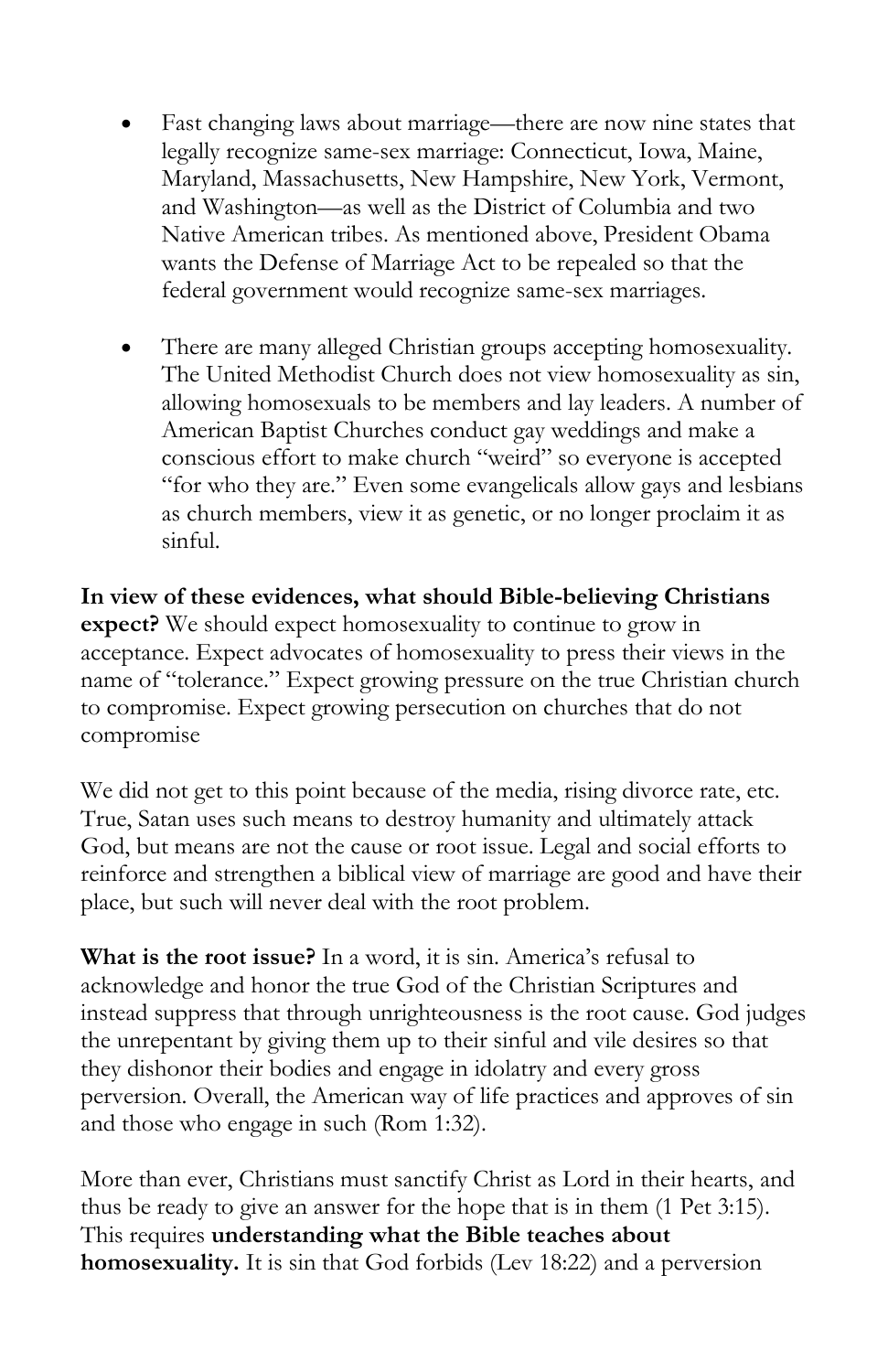(Gen 18:20–21; Rom 1:26–27). God judges unrepentant homosexuals (Gen 19:4–5, 24–25; Rom 1:18–32; 2 Pet 2:4–10; Jude 6–7). Unrepentant homosexuals will not be in Christ's Kingdom (1 Cor 6:9–10). What must be remembered is that sin is not just the *act* of sinning—one's thoughts, affections, desires, and disposition are sinful as well, and this applies to homosexuality (Rom 1:24–27; 8:5–8; Gal 5:19–21).

The Bible also teaches that God saves and sanctifies homosexuals. God can forgive and cleanse sin (Isa 43:25; Mic 7:18–19; 1 Cor 6:11), change homosexuals (2 Cor 5:17), and helps repentant homosexuals fight against temptation (1 Cor 10:13; Gal 5:16).

**What should be the response of Christian churches?** We must proclaim the biblical gospel which "is the power of God unto salvation to everyone that believeth" (Rom 1:16). We must teach, defend, and exemplify biblical marriage and morality in our churches (1 Thess 4:1–8). We must strive for sexual purity in our churches and personal lives by fleeing from immorality (Ps 141:4; 1 Cor 6:18–20; Eph 4:17–24; 5:11–12; 2 Tim 2:22). We must avoid evil and tempting situations (Job 31:1; Prov 1:10; 4:25–27), which necessarily involves rejecting media that contains unbiblical morality (public compromise always begins with personal compromise). Last, we must be faithful and compassionate witnesses to homosexuals and encourage Christians who struggle with homosexual thoughts, affections, and desires.

"Such were some of you; but ye are washed, but ye are sanctified, but ye are justified in the Name of the Lord Jesus, and by the Spirit of our God" 1 Corinthians 6:11

This article is available online with supporting documentation at http://orwellbible.org/gods-word-on-our-times/